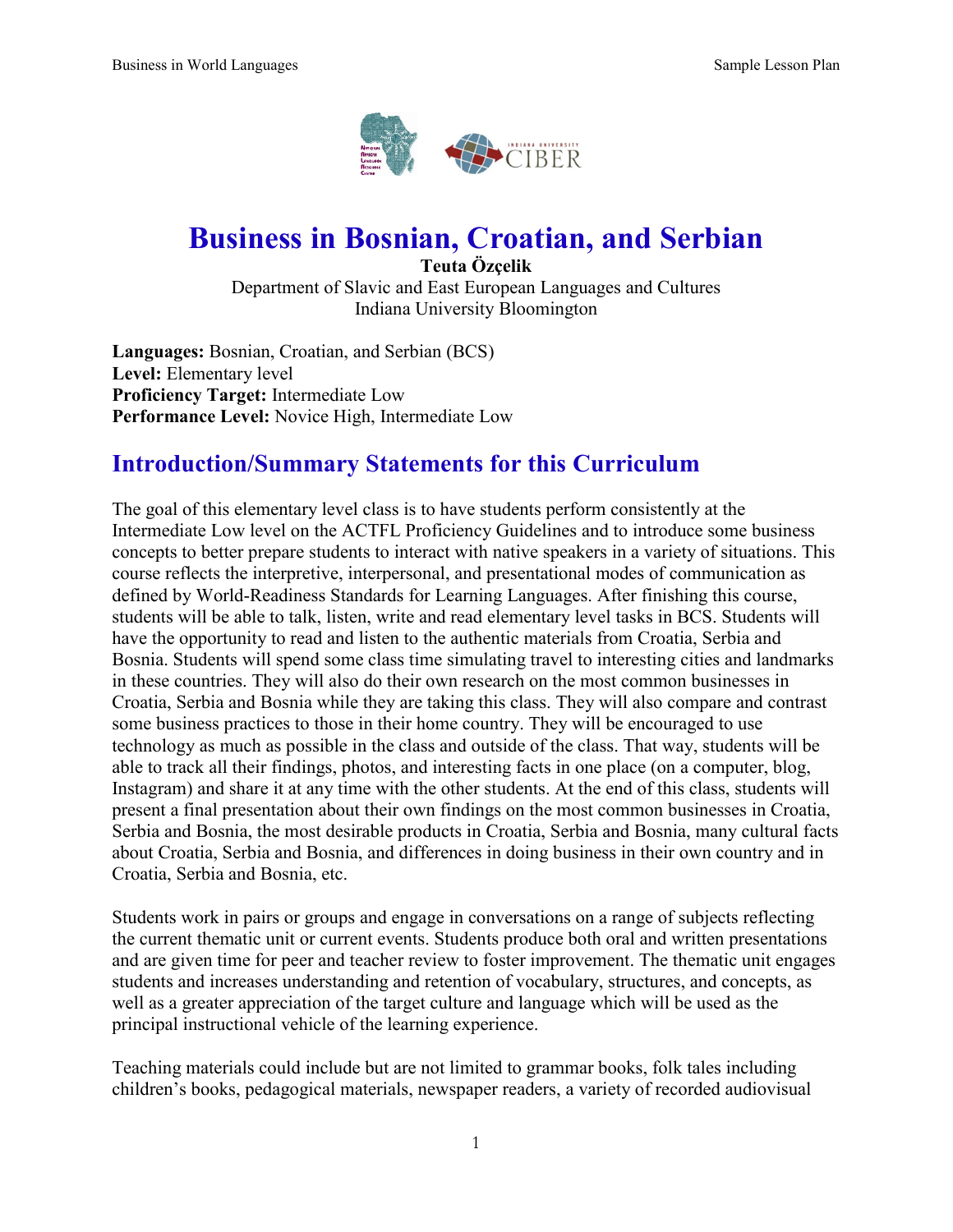materials such as film, music, printed/TV advertisements or brochures, and authentic materials from the target country. This course is conducted entirely in the Croatian, Serbian and Bosnian language.

# **Learning Goals:**

After finishing this class, students will be able to:

- (i) read and write in BCS with full understanding
- (ii) demonstrate cultural knowledge (facts) and understanding (ability to conduct elementary analyses and comparisons) on different topics and issues related to daily living, geography, tourism, and aspects of BCS business culture as presented and discussed in class.
- (iii) talk about themselves and about their families, describing people and places, giving and making arguments, talking about different jobs, about the numbers, about everyday life using present, past and future tense and expressing their opinion. In order to achieve this, students will have to become acquainted with grammatical concepts such as: cases of nouns, adjectives and personal pronouns; cardinal numbers and ordinal numerals; present, perfect and future tense. They will be able to use all cases and present, perfect and future tense in everyday speech. They will also be able to use the conditional and imperative mood.

# **Student Profile**

Speakers at the Intermediate-Low sublevel are able to handle many simple communicative tasks in straightforward social situations. Conversation is generally limited to those predictable and concrete exchanges necessary for survival in the target culture. These include personal information related to self, family, home, daily activities, interests and personal preferences, as well as physical and social needs, such as food, shopping, travel, and lodging. Intermediate-Low speakers tend to function reactively, for example, by responding to direct questions or requests for more information. However, they are capable of asking a variety of questions when necessary to obtain simple information to satisfy basic needs, such as directions, prices, and services. When called on to perform functions or handle topics at the Intermediate Mid, they provide some information but have difficulty linking ideas, manipulating time and aspect, and using communicative strategies, such as creating with the language. Intermediate-Low speakers are not able to completely express personal meaning by creating with the language, instead, they are able to use a variety of vocabulary, but they are not able to link them into clear ideas. Because of the limitations in their vocabulary and/or pronunciation and/or grammar and/or syntax, Intermediate-Low speakers are often misunderstood by interlocutors not accustomed to dealing with nonnatives.

Overall, Intermediate-Low speakers are at ease when performing Novice-level tasks and do so with significant quantity and quality of Novice-level language.

# **Themes Covered in the Curriculum**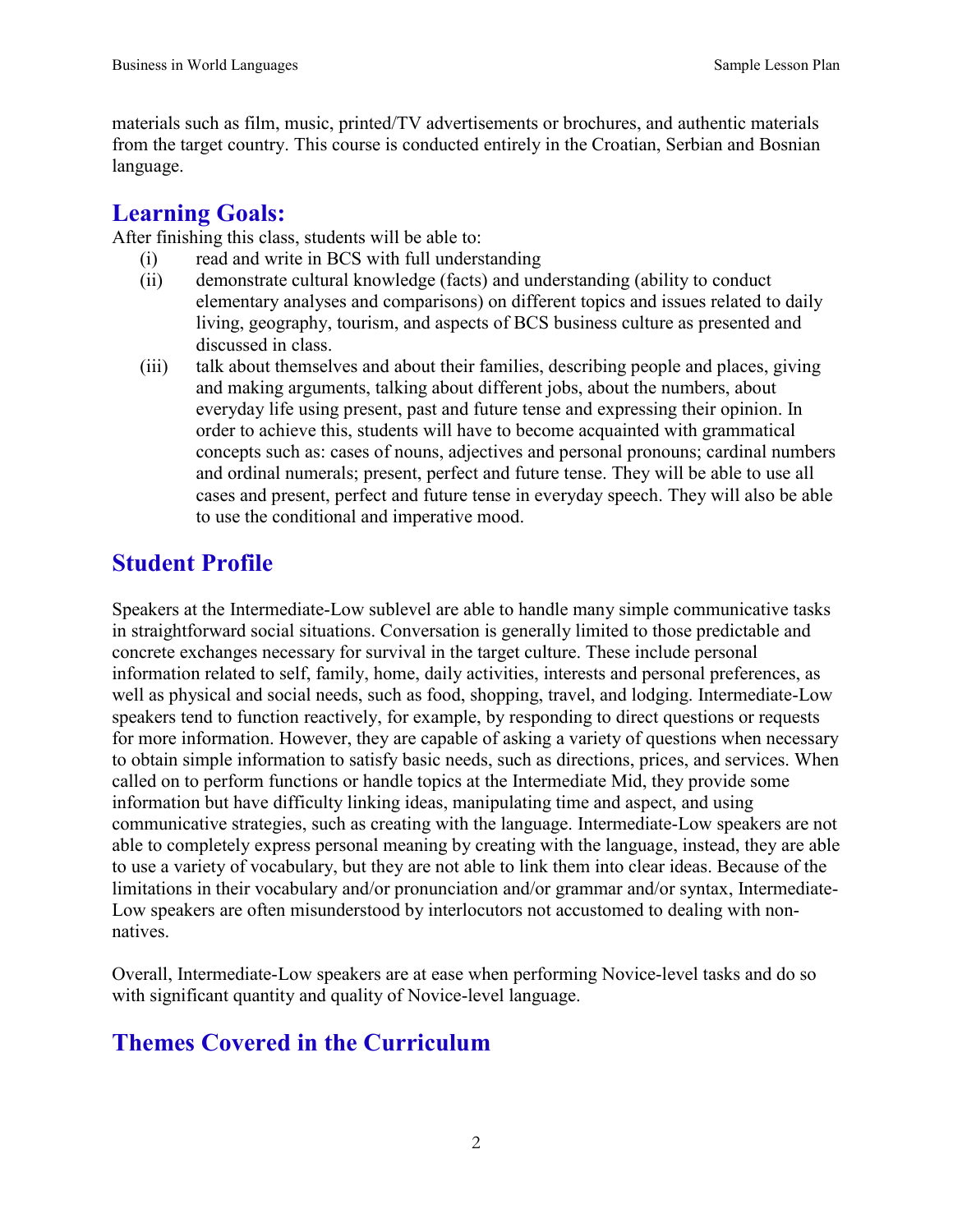- (i) where to look and how to apply for a job in the BCS countries (gdje tražiti i kako aplicirati za posao u BHS državama)
- (ii) how to write a CV or Europass and a cover letter (kako napisati CV ili Europass i pismo potpore)
- (iii) how to hold a simple dialog in a store/bank/post office (kako razgovarati u dućanu/u banci/u poštanskom uredu)
- (iv) how to talk about a product and ask questions about other products (kako razgovarati o proizvodu i pitati pitanja o drugim proizvodima)
- (v) how to sell your product (kako prodati svoj proizvod)
- (vi) how to look for a real estate as an investment in the BCS countries (kako tražiti nekretninu kao investiciju u BHS državama)
- (vii) how to start your own small business in the BCS countries (kako započeti vlastiti mali posao u BHS državama)

# **Sample Learning Plan:**

## **Theme (Big Idea): How to sell your product**

#### **Enduring Understandings:**

The culture of selling and buying, and the role of advertisement in it. Students will understand that through buying and selling people of Croatia, Serbia and Bosnia socialize with each other and with the strangers and people transmit the culture of keeping in touch and relationship building.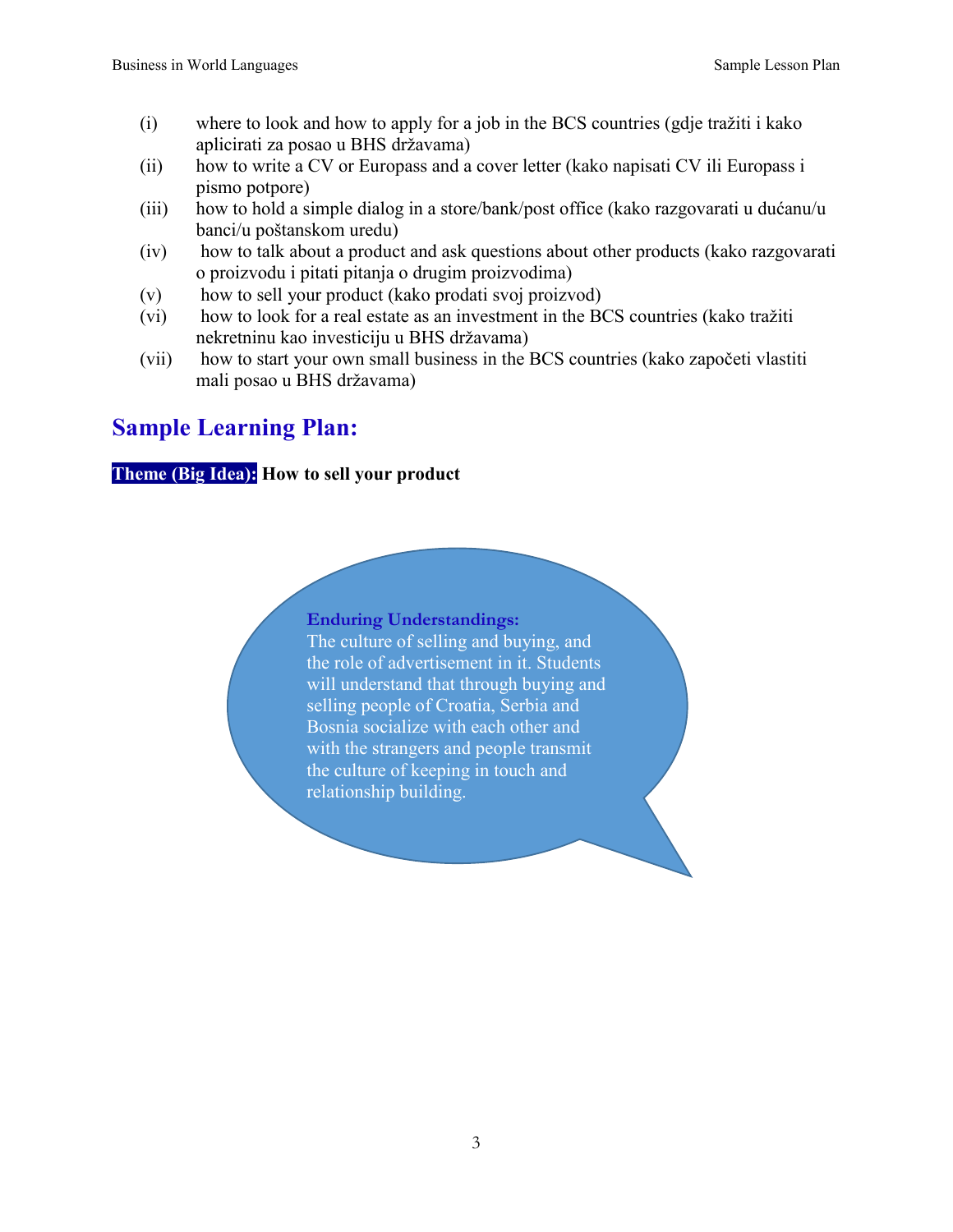#### **Essential questions:**

What is a desirable product in Croatia, Serbia and Bosnia? What cultural aspect we need to be aware of when selling? How receptive is the audience in Croatia, Serbia and Bosnia? What is the best approach to get to the buyers?

One of the most essential questions is: Where to invest? Tourism is a major industry in Croatia, Serbia and Bosnia and Herzegovina. For example, Croatia is one of the most visited tourist destinations in the Mediterranean. *Lonely Planet* named Croatia as the top pick destination for 2005, while *National Geographic Adventure Magazine* named Croatia as Destination of the Year in 2006.

| 2010          | 10,604,116 | 56,416,379 | ▲ 115,379                       |                   |
|---------------|------------|------------|---------------------------------|-------------------|
| $2011^{[11]}$ | 11,455,677 | 60,354,275 | ▲ 3,937,896                     |                   |
| 2012[11]      | 11,835,160 | 62,743,463 | ▲ 2,389,188                     |                   |
| 2013[12]      | 12,433,727 | 64,818,115 | ▲ 2,074,652                     |                   |
| $2014^{[12]}$ | 13,128,416 | 66,483,948 | ▲ 1,665,833                     |                   |
| $2015^{[13]}$ | 14,343,323 | 71,605,315 | ▲ 5,121,367                     |                   |
| $2016^{[14]}$ | 15,594,157 | 78,049,852 | ▲ 6,444,537                     |                   |
| $2017^{[15]}$ | 17,430,580 | 86,200,261 | ▲ 8,150,409                     |                   |
| $2018^{[16]}$ | 18,666,580 | 89,651,789 | ▲ 3,451,528                     |                   |
| 2019[17]      | 19,566,146 | 91,242,931 | ▲ 1,591,142                     |                   |
| 2020[18]      | 7,800,000  | 54,400,000 | $\blacktriangledown$ 36,842,931 | COVID-19 pandemic |
|               |            |            |                                 |                   |

Number of nights that tourists spent in Croatia by year, source: Wikipedia

# **Stage One:**

What will students know and be able to do at the end of this Unit? (GOALS).

#### **Communication:**

Students will be able to use the vocabulary on topics such as selling and buying, greetings, introduction, describing, numbers, etc. They will learn how to approach people in Croatia, Serbia, and Bosnia. For example, people of Croatia, Serbia, and Bosnia are friendly, but certain aspects of their culture may appear to be unfriendly to Americans: They will not greet you on the street if they do not know you. If you greet them, they will think you are strange. However, once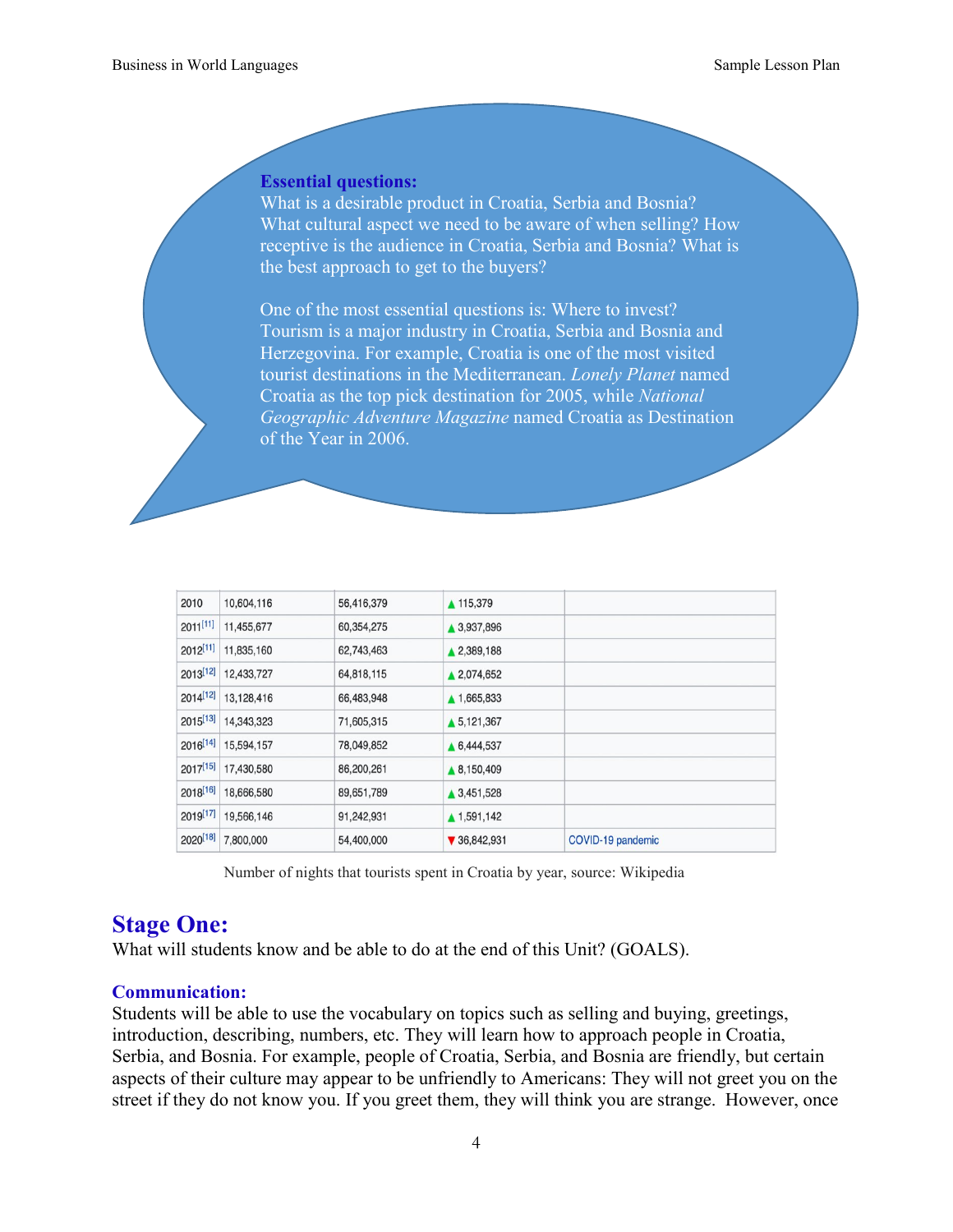they know you, they will love you and try to give their best to be very close to you. Therefore, if you do business with them, give them time to get to know you and only then talk business!

For that reason, students will learn how to break ice with people in Croatia, Serbia, and Bosnia, e.g. by starting a small talk and then developing the conversation further. Expressions such as: *Kako ste?* (How are you doing), *Mislim da se nismo upoznali, moje ime je….* (I don't think we have met, my name is...), *Drago mi je da smo se upoznali, želite li ići na kavu?* (Nice to meet you, would you like to grab coffee?), *Možete mi reći malo više o ovom proizvodu?* (Can you tell me a little bit more about this product?), *Sviđa mi se Vaš biznis* (I like your business/store), etc. will help the students in achieving their goals in starting a conversation with a seller about product details, ask questions about the product or about the person, answer the questions, talk about the products they like in the store, etc.

#### Learn more:

Students will be provided with several authentic videos (below) by people who live in Croatia, Serbia, and Bosnia or who spent considerable amount to research about Croatia, Serbia, and Bosnia. The videos will be an introduction to Croatia, Serbia, and Bosnia their location, history, current political situation, languages, and their numerous traditions.

### <https://www.youtube.com/watch?v=ddG4HkkcLSE> <https://www.youtube.com/watch?v=Ok5LmqoromI>

#### **Culture:**

Students will learn the culture of selling and buying in Croatia, Serbia and Bosnia. They will do their own research on a desirable product in Croatia, Serbia and Bosnia. They will learn that people do not trust the product immediately and that the culture of convincing people sometimes works and sometimes doesn't. People of Croatia, Serbia, and Bosnia are hardworking people, but they appreciate their leisure time and easy life very much. What that means is that business contracts are usually sealed in a busy restaurant, in a coffee shop full of cigarette smoke or in a messy office area. Do not expect them to go with your schedule; schedule is created spontaneously and real time. Phrases like *Samo polako* (Take it easy), *Kamo žuriš?* (Why are you rushing), *Posao nije zec, neće pobjeći* (Work is not a rabbit, it will not escape), *Pomalo* (Just slow), etc. show that people of these countries do not think that one should be rushed with anything, especially not with work.

### **Connection:**

Students will be able to be a part of the community by their basic language skills, by knowing what to wear at which occasion, how to behave in certain situations, how to talk in a formal way, etc. By being interactive with the people of Croatia, Serbia, and Bosnia, students will learn the importance of connections in the business world in these countries. Knowing people who can help you start your business is very often more important than being good in doing business. Students will understand which areas of business are difficult to deal with and, therefore, they might look for help with it, and which business issues are easier to deal with.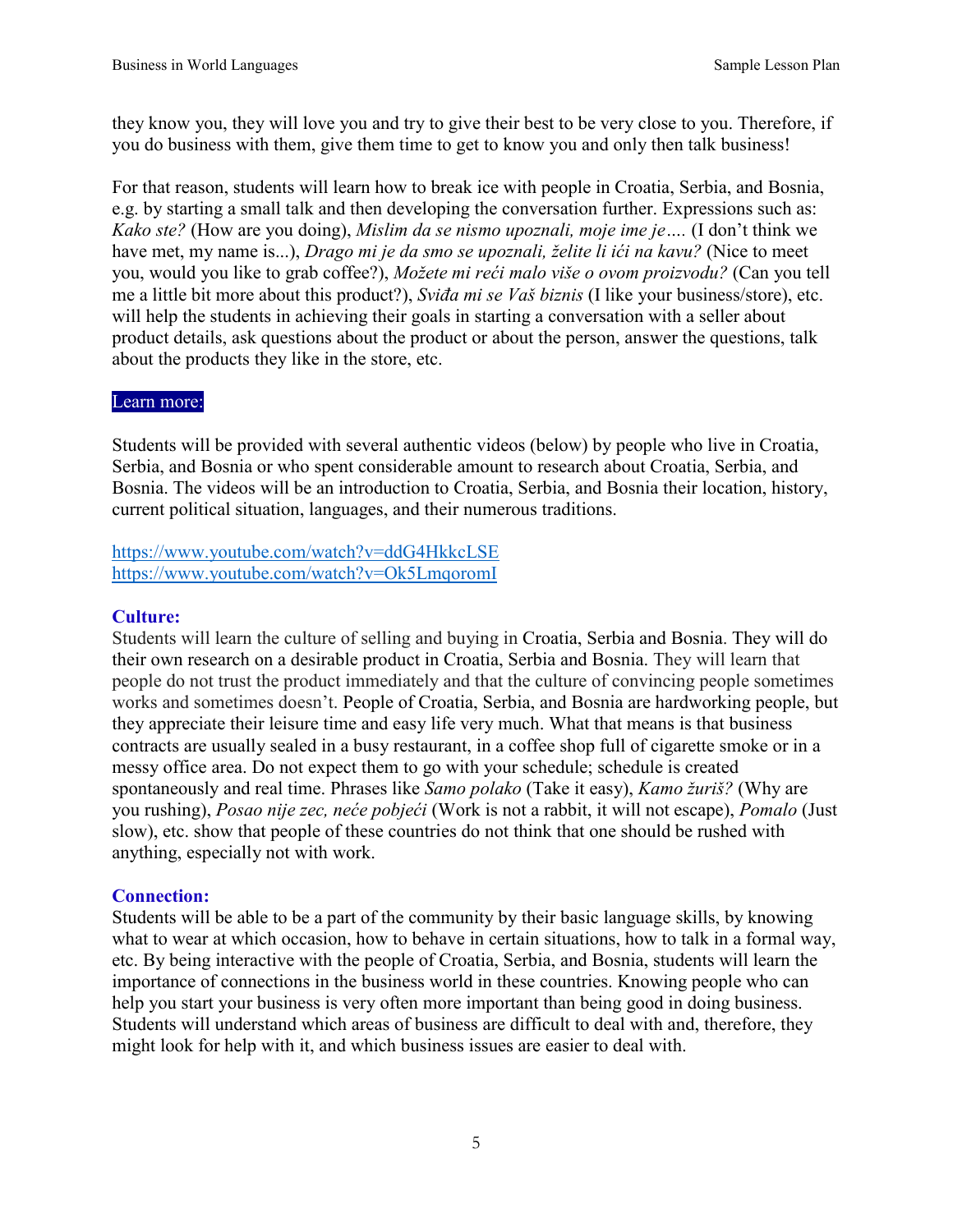

Croatia's ranking on various business-related issues - how easy is it to conduct business in Croatia? Source: World Bank Group, HRV.pdf

#### **Comparisons:**

Students will be able to compare the business culture in Croatia, Serbia, and Bosnia to their own experience in their countries or abroad; for example, they will be able to compare the business jargon of Croatia, Serbia, and Bosnia to that of their own countries; they will be able to compare how people start or end conversations related to buying and selling; they will be able to compare the exchange value of Croatian kuna, Serbian dinar and Bosnian marka to Euro or to their own currency. Therefore, one important thing to learn is the currency of each of these three countries. Croatia's currency is called kuna and lipa, not Euro even though Croatia is part of the EU (but not part of the Euro zone yet). The symbol for kuna is KN. Serbian currency is called dinar and para. The symbol for dinar is РСД. Bosnian and Herzegovinian currency is called konvertibilna marka. The symbol for marka is KM.

Kuna to dollar conversion:<https://www.xe.com/currency/hrk-croatian-kuna/> Dinar to dollar conversion: https://www.xe.com/currency/rsd-serbian-dinar/ Marka to dollar conversion:<https://www.xe.com/currency/bam-bosnian-convertible-mark/>

#### **Communities:**

Students will be able to hold a simple conversation with people in Croatia, Serbia, and Bosnia about many different topics with the emphasis on the business topics.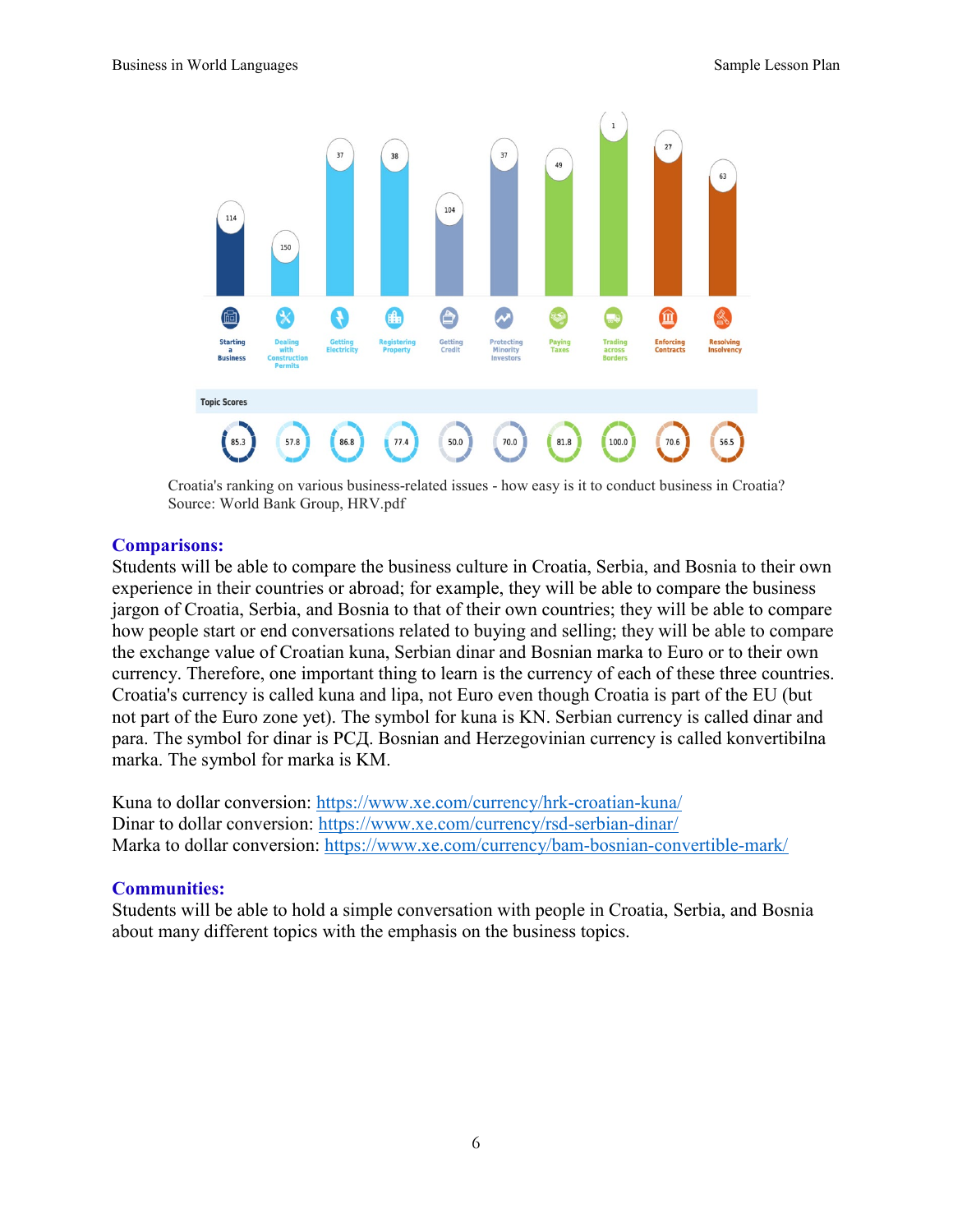

Source: Croatia Honestly

**Stage 2:** What will be acceptable evidence of the student's knowledge and ability?

**Interpretive Tasks:** Students can read a text/listen to a dialog/watch a commercial on a related topic, understand it and answer the questions.

- (i) Students will read a dialog on buying clothes in a store and then answer the questions from the dialog. They will locate the unknown words and look for the meaning.
- (ii) After that, students will listen to a similar dialog in which a person is buying shoes. They will answer the questions and talk about the audio.
- (iii) After that, students will watch a commercial in which a person goes to a store to buy an IPhone. Students will talk about the phrases they did understand; they will talk about the store and the differences between the phone stores in BCS countries vs their country. They will make connections between all three dialogs and understand the pattern that repeats in all three.

**Interpersonal Task:** Students can ask additional questions about the text/audio/commercial; they can produce a similar dialog.

- (i) Students will be able to make conclusions on how a typical transaction develops. They can ask additional questions and share their comments (what is similar to your country, what is different, did something surprise you, etc).
- (ii) Students will produce a similar dialog with their partner(s); they will reenact typical seller-buyer interactions in the store.
- (iii) One group of students will come up with 5-10 additional questions about a specific product they saw in these texts. Then the other group will answer those questions to their best knowledge.

**Presentational Tasks:** Students can present their own product, talk about it in details, answer the questions, and convince us to buy it.

- (i) Students will think of their own product they want to sell and learn more about it.
- (ii) Students will have a fictitious international fair in Croatia, Serbia, or Bosnia where they need to advertise for the products from BCS countries.
- (iii) Students are able to show us their product, talk up to 5 minutes about it, answer the questions from the audience and make us to buy it.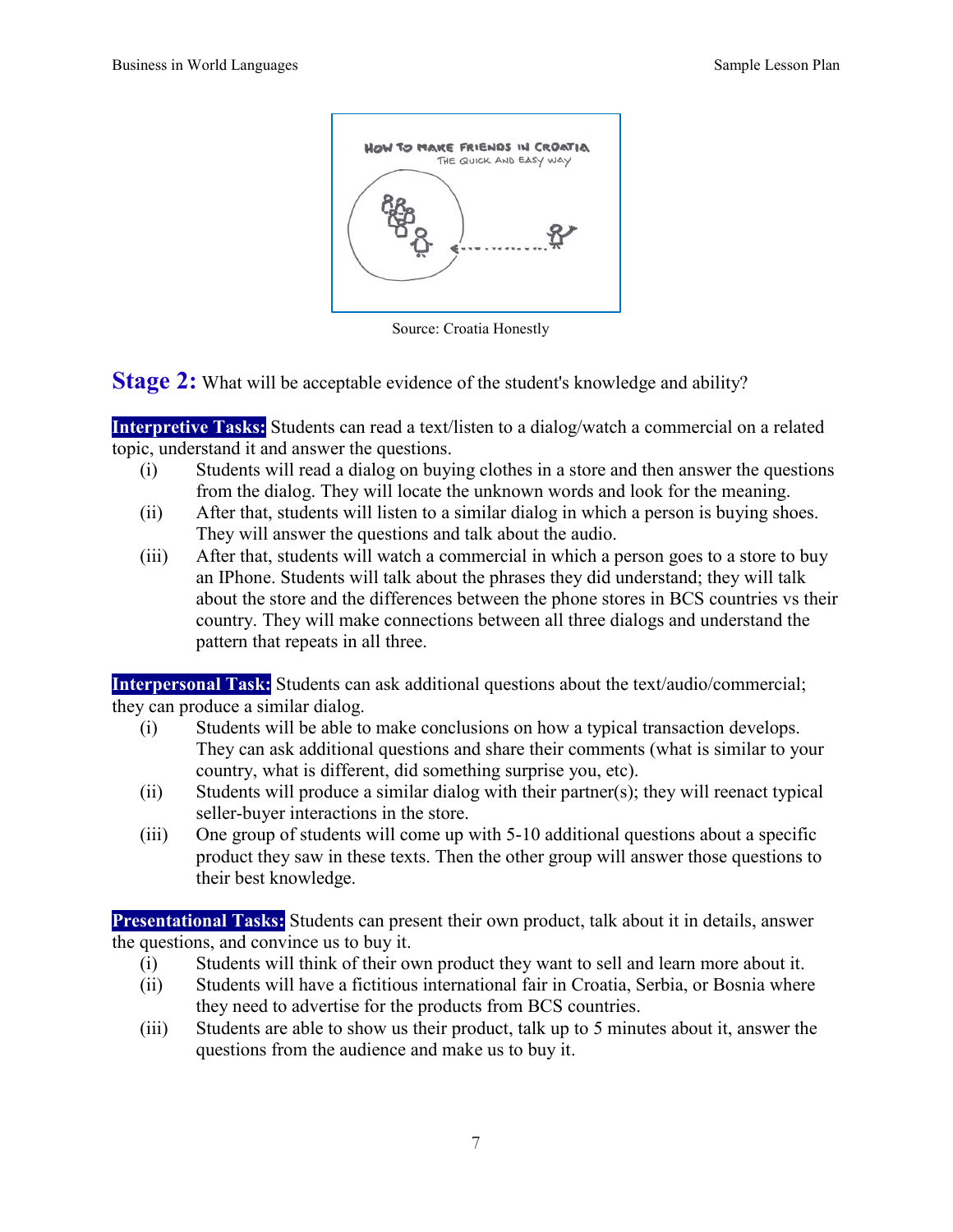**Stage 3:** What activities will students participate in to prepare them to demonstrate what they know and can do?

#### **Learning Target 1:**

Student Can DO:

- (i) Students can use new vocabulary on clothes, shoes, numbers, prices, questions (how much, where, why, how);
- (ii) Students can ask additional questions and understand simple answers,
- (iii) Students can hold a simple conversation about a product, by asking more questions, commenting on the store, product and a price,
- (iv) Students can show their reactions if the price is too high or if they are satisfied with the price,
- (v) Students can finish the conversation by using common phrases (*hvala, drago mi je, bilo mi je zadovoljstvo poslovati s Vama,* etc.),
- (vi) Students can understand the culture of buying and selling in the BCS countries,
- (vii) Students can understand the value of the products.
- i. Vocabulary:

Students will go over the already studied vocabulary to remind themselves of some useful verbs and phrases.

These sets will help students to review the vocabulary on common phrases, on making questions, on numbers, and on different products they can find in a store.

<https://quizlet.com/583733270/bcs-connecting-wordsphrases-flash-cards/> <https://quizlet.com/586580586/bcs-drzave-i-jezici-flash-cards/> <https://quizlet.com/511731552/bcs-glagoli-101-flash-cards/> <https://quizlet.com/523241977/bcs-numbers-11-1000-flash-cards/>

- ii. Grammar: Students will watch my videos on Canvas on Present tense and Imperative.
- iii. Reading: Students will read the text in the textbook.
- iv. Listening: In these authentic listening materials, students will be able to recognize the culture of buying in BCS countries; for instance, people are very much family-focused, young families are always the ones that appear in apartments for advertisements, while older ones appear in houses and apartments on the coast. The focus in the commercials is on happiness, family, and friends.

Listen to two commercials that have been well accepted in Croatia, Serbia, and Bosnia. Think about the things/people that appear in these commercials, think about the culture, think about the products which are advertised and how much does the commercial talk about the product itself.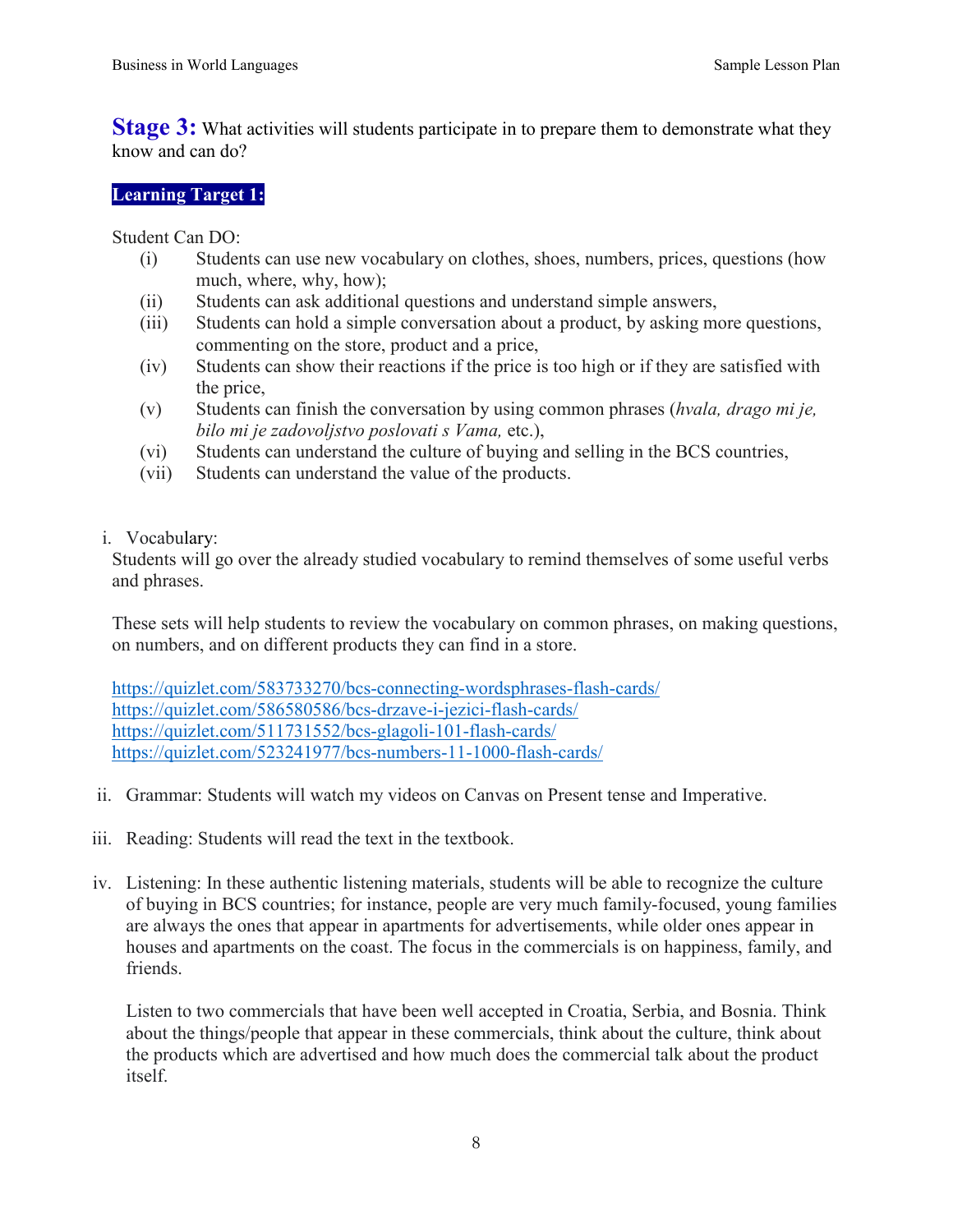- https://www.youtube.com/watch?v=EAwKH3jSnpY
- https://www.youtube.com/watch?v=zqB 8[erm3c&list=RDCMUCehrQPVnnOrL0cGRxN9I72g&index=17](https://www.youtube.com/watch?v=zqB_8-erm3c&list=RDCMUCehrQPVnnOrL0cGRxN9I72g&index=17)
- v. Practice: Listen to the real-life interviews with people from the BCS countries and then talk to your friend about the interesting things you learned from these dialogs. (Interviews provided by the teacher on Canvas.)

## **Learning Target 2:**

Do a role-play with a partner in which you are a seller, and s/he is a buyer. Then switch the roles.

## **Learning Target #3:**

Student Can DO:

- (i) Student can introduce him/herself,
- (ii) Student can talk about his/her profession and the good sides of it,
- (iii) Student can talk about his/her product in details,
- (iv) Student understands the culture of buying and selling in BCS countries (not to be too pushy, but rather to focus on the good things of the product),
- (v) Student can use new vocabulary, such as adjectives and comparisons while talking about the product,
- (vi) Student can use Imperative mood.

## *End Task:*

Now make a video: Introduce yourself in the video. Tell us what you do/your profession and what you love the most about your job. Then, pick a product that would be well accepted in Croatia, Serbia, or Bosnia (do your research). Tell us about the product that you are selling and convince us to buy your product for as much profit as you can! It is a competition: the student that gets the most money for his/her product is the winner and will receive a \$10 Starbucks card!